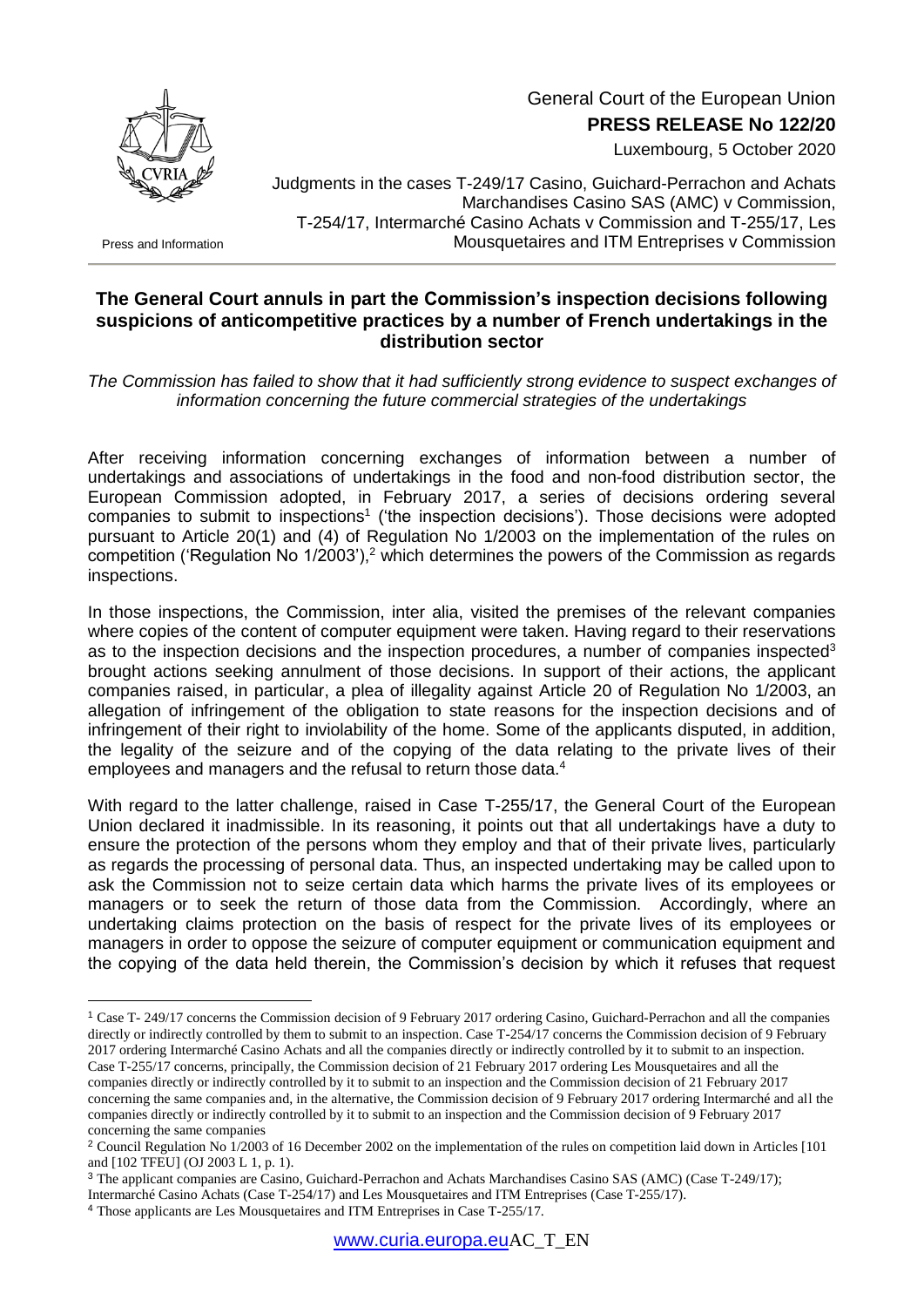has legal effects on that undertaking. Nonetheless, in that case, in the absence of any prior request for protection made by the applicants, the seizure of the equipment at issue and the copying of the data contained in that equipment could not give rise to the adoption of a decision open to challenge by which the Commission refused, even impliedly, such a request for protection. Furthermore, in the view of the Court, the request for the return of the private data at issue was not couched in sufficiently precise terms to enable the Commission usefully to define its position in respect of it, such that the applicants had not, at the date on which the action was brought, received any response from the Commission capable of constituting an act open to challenge.

With regard to the merits of the actions, the Court, after having recalled and specified the rules and principles which govern Commission inspection decisions in competition law, annuls in part those against which the applicants brought their actions.

In the first place, the Court rejects the plea of illegality raised against Article 20(1) and (4) of Regulation No 1/2003, which paragraphs relate, respectively, to the general power of the Commission to carry out inspections and to the obligation on undertakings and associations of undertakings to submit to those inspections when ordered to do so by a decision. In support of that plea of illegality, in each case, the applicants relied on a disregard of the right to an effective remedy. In Cases T-249/17 and T-254/17, they also alleged infringement of the principle of equality of arms and the rights of defence.

As regards the complaint alleging infringement of the right to an effective remedy, the Court recalls that that right, guaranteed in Article 47 of the Charter of Fundamental Rights of the European Union ('the Charter'), corresponds to Article 6(1), and to article 13 of the European Convention on Human Rights and Fundamental Freedoms ('the ECHR'), so that the provisions of the latter and the case-law of the European Court of Human Rights ('the ECtHR') must be taken into account when interpreting and applying that provision of the Charter.<sup>5</sup> In accordance with the case-law of **the ECtHR, the existence of a right to an effective remedy requires four conditions to be satisfied: the existence of an effective judicial review of the facts and of points of law (requirement of effectiveness), the possibility for an individual to obtain an appropriate remedy where an unlawful act has taken place (requirement of efficiency), the certainty of access to proceedings (requirement of certainty) and judicial review within a reasonable time (requirement of a reasonable time). In that regard, it is clear from the Court's examination that the system for monitoring the manner in which the inspection operations are carried out, comprising all the legal remedies made available to inspected undertakings,<sup>6</sup> satisfies those four requirements**. The complaint alleging disregard of the right to an effective remedy is therefore rejected as unfounded.

The complaint alleging infringement of the principle of equality of arms and the rights of the defence is rejected on the basis of settled case-law in accordance with which, at the preliminary investigation stage, **the Commission cannot be required to specify the evidence which justifies the inspection of an undertaking suspected of anticompetitive practices.** Such an obligation would upset the balance struck by the case-law between preserving the effectiveness of the investigation and upholding the rights of defence of the undertaking concerned.

In the second place, in the examination of the plea alleging infringement of the obligation to state reasons, the Court recalls that inspection decisions must state the presumed facts which the Commission intends to investigate, namely what it is looking for and the matters to which the inspection must relate (description of the suspected infringement, that is to say the market thought to be affected, the nature of the suspected competition restrictions and the sectors covered by the alleged infringement). That obligation to state specific reasons seeks to make clear that the inspection is justified and to enable the undertakings concerned to understand the scope of their duty to cooperate while, at the same time, preserving the rights of defence. In each case, the Court finds, in particular, that **the inspection decisions state clearly and in detail that the** 

1

<sup>5</sup> Article 52 of the Charter and explanations relating to that provision.

<sup>6</sup> Action for annulment, proceedings for interim relief, action to establish non-contractual liability.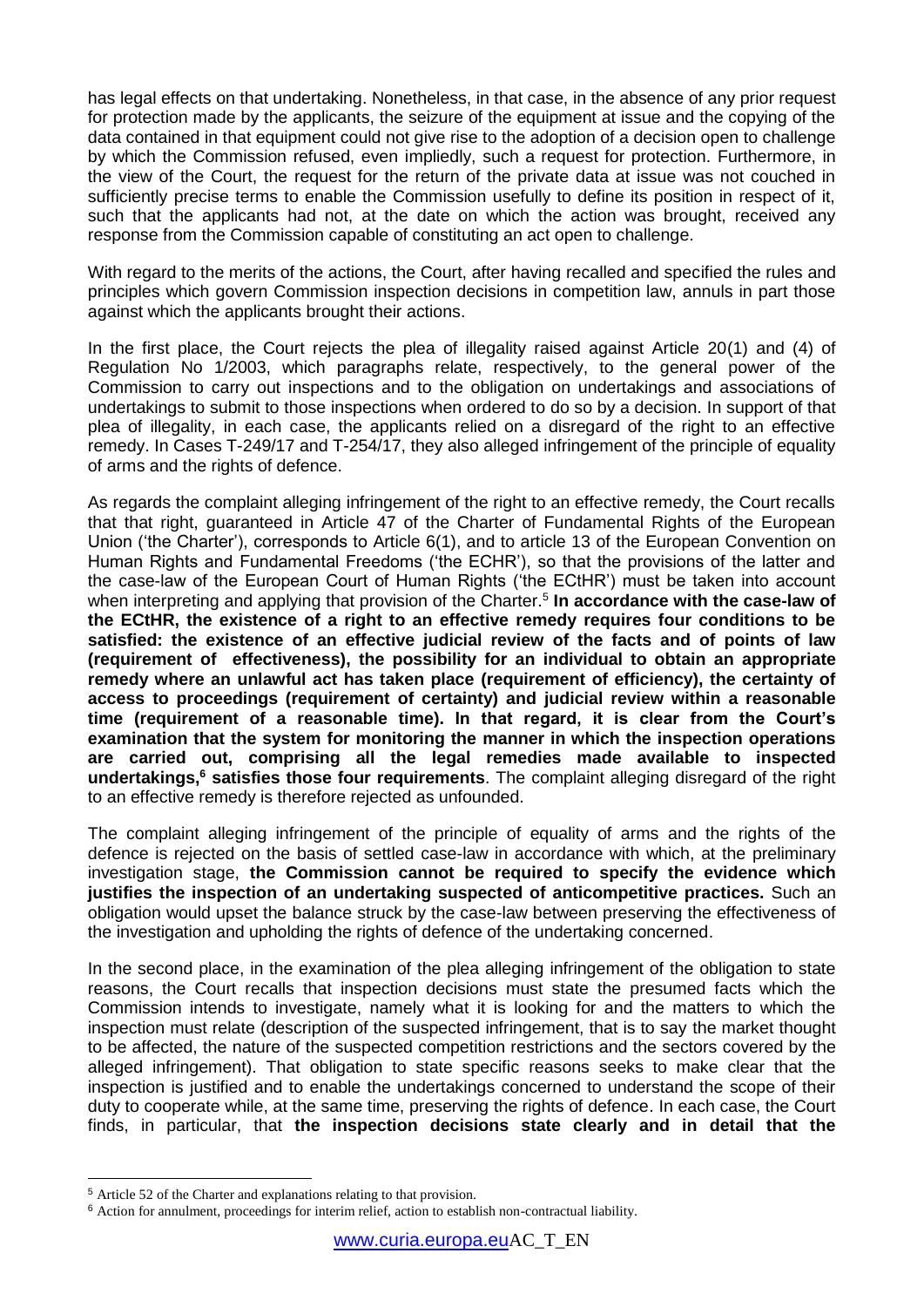## **Commission was of the view that it had sufficiently strong evidence which led it to suspect anticompetitive practices.**

In the third place, with regard to the plea alleging infringement of the right to the inviolability of the home, the Court recalls that, in order to ensure that an inspection decision is not arbitrary, the EU Court must ascertain that the Commission had sufficiently strong evidence for a suspicion of an infringement of the rules of competition by the undertaking concerned.

In order to be able to ascertain the above, the Court requested the Commission, by the adoption of measure of organisation of procedure, to communicate to it the documents containing the evidence justifying the inspections and the Commission complied with that request within the time limit prescribed. An 'additional response' from the Commission, containing other documents relating to such evidence, was, however, rejected as inadmissible due to the lack of valid justification for its late lodgment.

With regard to the form of the evidence which justified the inspection decisions, the Court points out that, although the evidence obtained before an inspection was subject to the same formalities as the gathering of evidence of an infringement in the context of an open investigation, the Commission must comply with the rules governing its investigatory powers where no investigation, within the meaning of Regulation No  $1/2003$ ,<sup>7</sup> has yet been formally opened and it has not used its investigatory powers, that is to say, when it has not adopted any measure alleging that an infringement has been committed, in particular an inspection decision. It is for that reason, contrary to the applicants' submissions, that the Court holds that the rules on the requirement to record  $interviews<sup>8</sup>$  does not apply before the an investigation is opened by the Commission. Thus, **interviews with suppliers carried out before an investigation is opened, are capable of being evidence even if they have not been recorded.** If that were not the case, the detection of anticompetitive practices would be seriously undermined as a result of the dissuasive effect which a formal questioning which must be recorded may have on the willingness of witnesses to provide information and report infringements. In addition, in the view of the Court, those **interviews with suppliers constitute evidence available to the Commission from the date on which they took place and not from the point at which they are reported, as the applicants argue**.

With regard to the tenor of the evidence which justified the inspection decisions, the Court notes that, having regard to the necessary distinction between proof of a concerted practice and evidence justifying inspections for the purpose of gathering such proof, the threshold at which it is recognised that the Commission has sufficiently strong evidence must of necessity be placed below that allowing a finding of a concerted practice. In the light of those considerations, it finds that **the Commission had sufficiently strong evidence to suspect a concerted practice as regards the exchanges of information on discounts obtained on the supply markets of certain everyday consumer products and the prices on the market for the sale of services to manufacturers of branded products. However, in the absence of such evidence as regards the exchanges of information concerning the future commercial strategies of the undertakings under suspicion, the Court upholds the plea alleging infringement of the right to the inviolability of the home as regards that second infringement and therefore annuls the inspection decisions in part.** 

**NOTE:** An appeal, limited to points of law only, may be brought before the Court of Justice against the decision of the General Court within two months and ten days of notification of the decision.

**NOTE:** An action for annulment seeks the annulment of acts of the institutions of the European Union that are contrary to European Union law. The Member States, the European institutions and individuals may, under certain conditions, bring an action for annulment before the Court of Justice or the General Court. If the action is well founded, the act is annulled. The institution concerned must fill any legal vacuum created by the annulment of the act.

1

<sup>7</sup> Chapter V of Regulation (EC) No 1/2003.

<sup>8</sup> Article 19 of Regulation (EC) No 1/2003 and Article 3 Commission Regulation (EC) No 773/2004 of 7 April 2004 relating to the conduct of proceedings by the Commission pursuant to Articles [101 and 102 TFEU] (OJ 2004 L 123, p. 18).